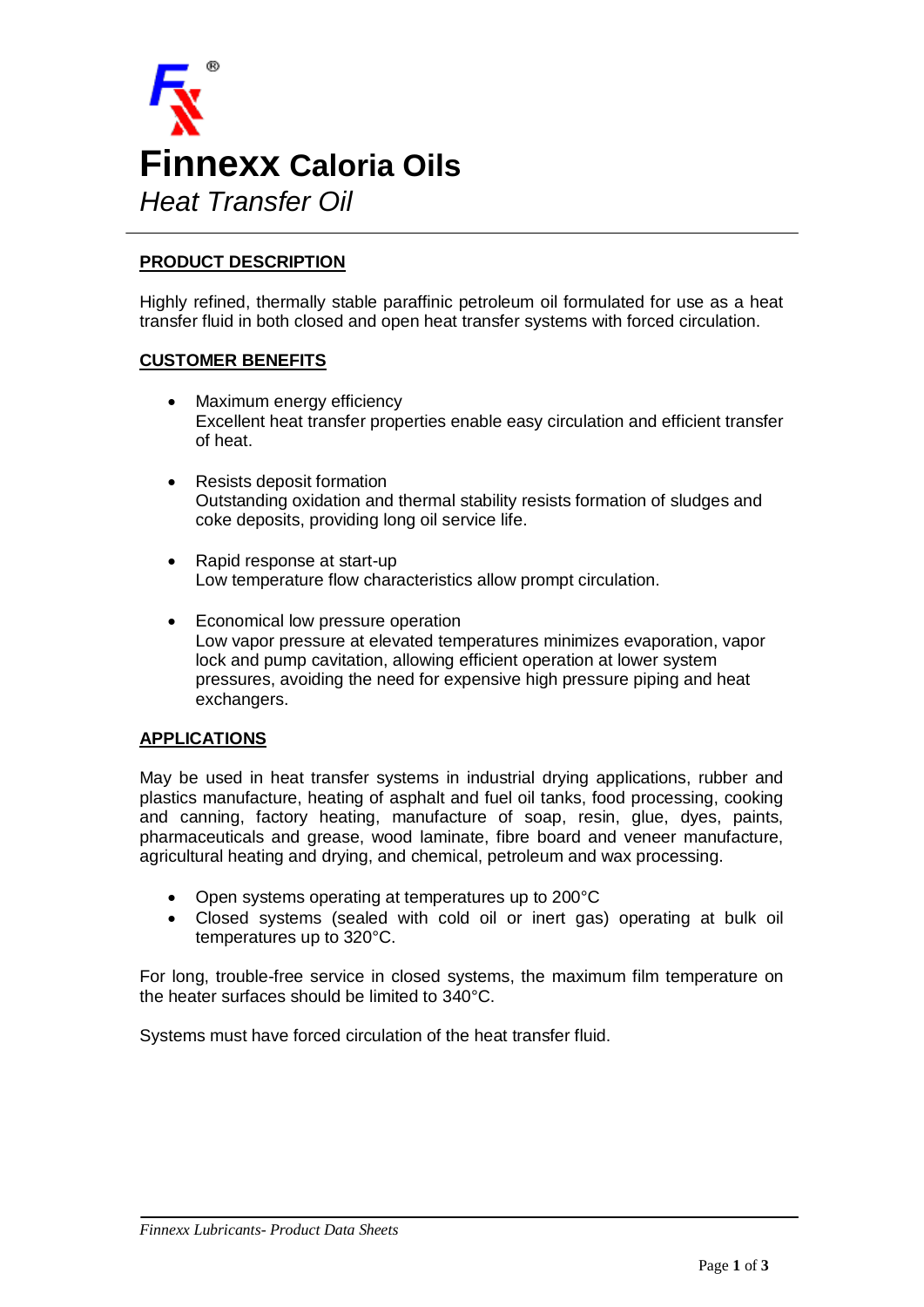

# **TYPICAL TEST DATA**

| Characteristic                                  | <b>Test methods</b> | <b>VG 46</b>      |
|-------------------------------------------------|---------------------|-------------------|
| Kinematic viscosity at 40°C, mm <sup>2</sup> /s | <b>ASTM D445</b>    | 44.7              |
| Viscosity Index                                 | <b>ASTM D2270</b>   | >100              |
| Density at 20°C, kg/l                           | <b>ASTM D4052</b>   | 0.864             |
| Flash Point COC, °C                             | ASTM D92            | >200              |
| Pour Point, °C                                  | <b>ASTM D97</b>     | $<-6$             |
| Air release @ 50°C, min.                        | ASTM D3427          | 2.3               |
| TAN, mgKOH/g                                    | <b>ASTM D974</b>    | 0.1               |
| Foam All Seq, ml                                | <b>ASTM D892</b>    | 0                 |
| Demulsibility at 54 °C, min.                    | <b>ASTM D1401</b>   | $40 - 40 - 0(10)$ |

Values are typical of production but will be subject to variation.

**Health & Safety Note** – Always maintain good levels of personal hygiene when handling mineral oils. Wear protective clothing/gloves. Wash hands and skin areas where contact has occurred and avoid ingestion. See applicable Material Safety data Sheet for further information.

## **PRODUCT MAINTENANCE AND HANDLING**

#### SERVICE CONSIDERATIONS

Certain precautions should be taken to ensure satisfactory performance of heat transfer fluids in service:

#### System Cleanliness

The heat transfer system, whether new or used, should be thoroughly cleaned and flushed with clean oil before being placed in service. Sometimes this cleaning will require the use of chemical cleaners, usually in the form of an alkaline cleaning agent. These products are supplied, and are usually applied, by specialist industrial cleaning companies. In use they are often mixed with very hot water and pumped continuously through the system to remove deposits. If such chemical cleaners mixed with water are used, all traces of water must be removed from the system prior to it being brought back into service. Hot air blowing will usually achieve this.

#### Heat Transfer System Materials

Iron and steel are the preferred materials for heating system construction. The use of copper and its alloys should be avoided. The heater should be constructed with a